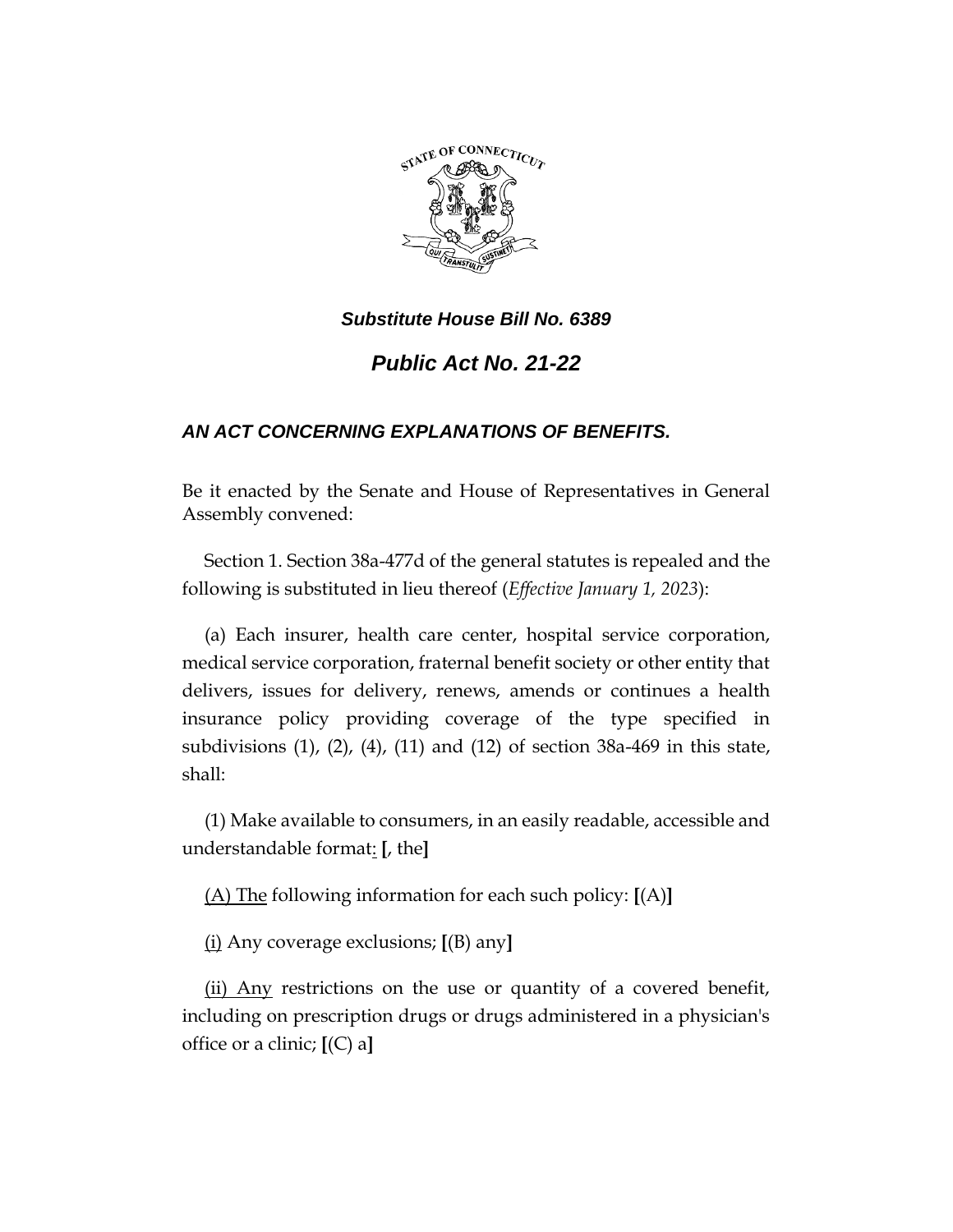(iii) A specific description of how prescription drugs are included or excluded from any applicable deductible, including a description of other out-of-pocket expenses that apply to such drugs; **[**(D) the**]**

(iv) The specific dollar amount of any copayment and the percentage of any coinsurance imposed on each covered benefit, including each covered prescription drug; and **[**(E) information**]**

(v) Information regarding any process available to consumers, and all documents necessary, to seek coverage of a noncovered outpatient prescription drug; and

(B) With respect to explanations of benefits issued pursuant to subsections (d) to (i), inclusive, of this section, a statement disclosing that each consumer who is a covered individual and legally capable of consenting to the provision of covered benefits under such policy may specify that such insurer, center, corporation, society or entity, and each third-party administrator, as defined in section 38a-720, providing services to such insurer, center, corporation, society or entity, shall:

(i) Not issue explanations of benefits concerning covered benefits provided to such consumer; or

(ii) (I) Issue explanations of benefits concerning covered benefits provided to such consumer solely to such consumer; and

(II) Use a method specified by such consumer to issue such explanations of benefits solely to such consumer, and provide sufficient space in the statement for such consumer to specify a mailing address or an electronic mail address for such insurer, center, corporation, society, entity or third-party administrator to use to contact such consumer concerning covered benefits provided to such consumer.

(2) Make available to consumers a way to determine accurately: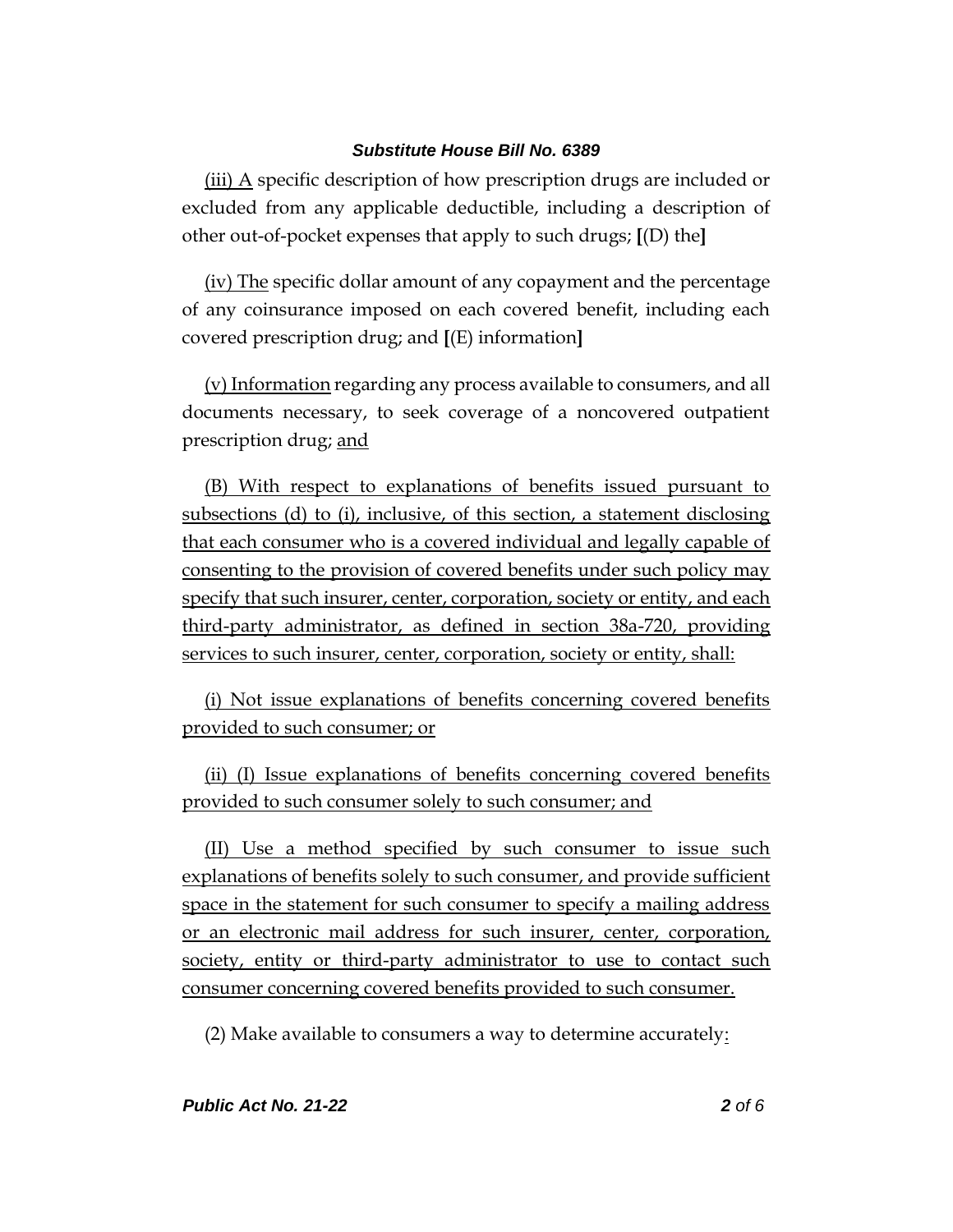(A) **[**whether**]** Whether a specific prescription drug is available under such policy's drug formulary;

(B) **[**the**]** The coinsurance, copayment, deductible or other out-ofpocket expense applicable to such drug;

(C) **[**whether**]** Whether such drug is covered when dispensed by a physician or a clinic;

(D) **[**whether**]** Whether such drug requires prior authorization or the use of step therapy;

(E) **[**whether**]** Whether specific types of health care specialists are innetwork; and

(F) **[**whether**]** Whether a specific health care provider or hospital is in-network.

(b) (1) Each insurer, health care center, hospital service corporation, medical service corporation, fraternal benefit society or other entity shall make the information and statement required under subsection (a) of this section available to consumers at the time of enrollment and shall post such information and statement on its Internet web site.

(2) The Connecticut Health Insurance Exchange, established pursuant to section 38a-1081, shall post links on its Internet web site to such information and statement for each qualified health plan that is offered or sold through the exchange.

(c) The Insurance Commissioner shall post links on the Insurance Department's Internet web site to any on-line tools or calculators to help consumers compare and evaluate health insurance policies and plans.

(d) Except as provided in subsection (g) of this section, each insurer, health care center, hospital service corporation, medical service corporation, fraternal benefit society or other entity that delivers, issues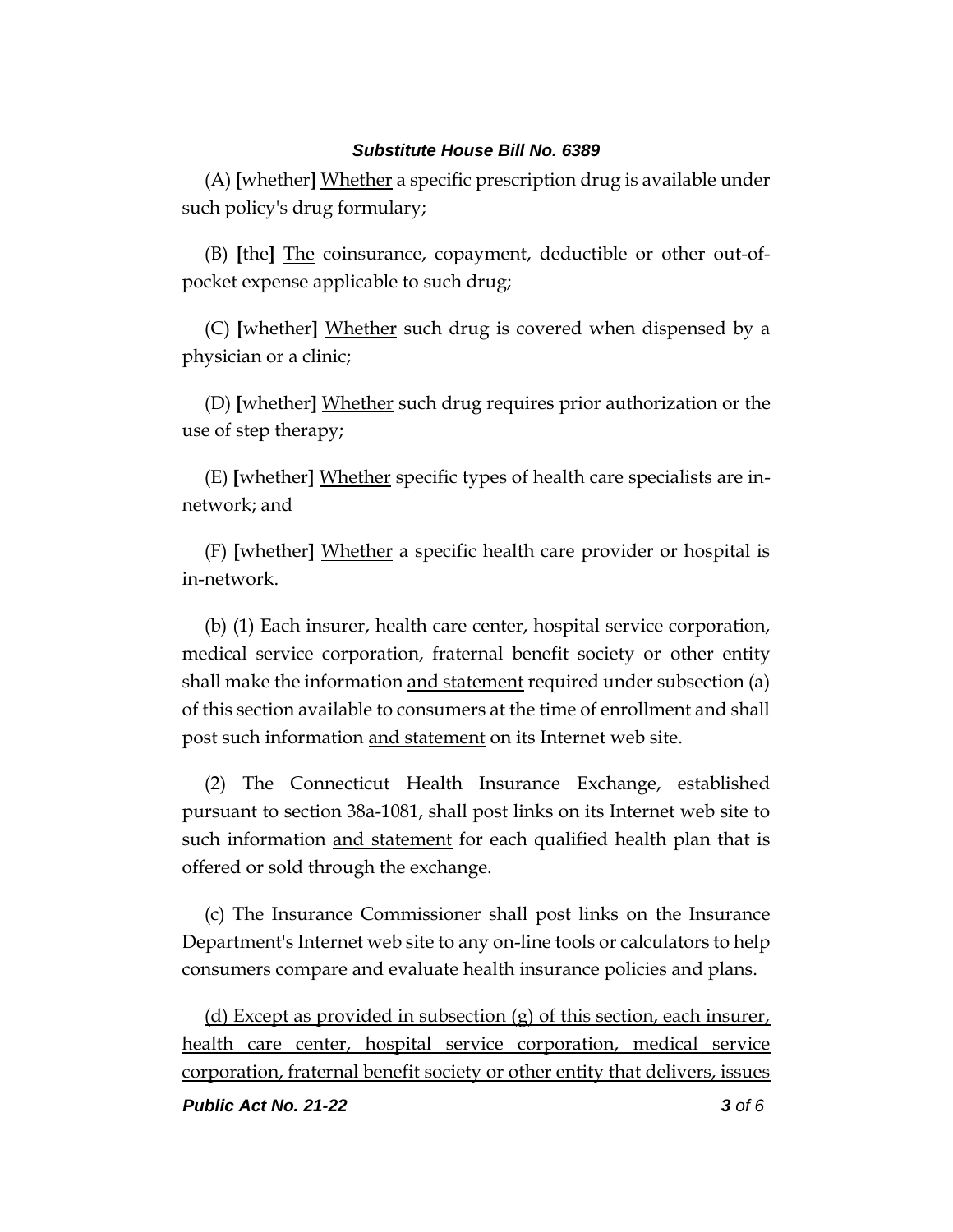for delivery, renews, amends or continues a health insurance policy described in subsection (a) of this section, and each third-party administrator, as defined in section 38a-720, providing services to such an insurer, center, corporation, society or entity, shall:

(1) Issue explanations of benefits to consumers who are covered individuals under the policy; and

(2) Permit each consumer who is a covered individual under the policy and legally capable of consenting to the provision of covered benefits to specify, in writing, that such insurer, center, corporation, society, entity or third-party administrator issue explanations of benefits concerning covered benefits provided to such consumer solely to such consumer, and specify, in writing, which of the following methods such insurer, center, corporation, society, entity or third-party administrator shall use to issue such explanations of benefits solely to such consumer:

(A) Mailing such explanations of benefits to such consumer's mailing address or another mailing address specified by such consumer; or

(B) Making such explanations of benefits available to such consumer by electronic means and notifying such consumer by electronic means, including, but not limited to, electronic mail, when such insurer, center, corporation, society, entity or third-party administrator makes each such explanation of benefits available to such consumer by electronic means, provided making such explanations of benefits available to such consumer by electronic means and notifying such consumer by electronic means complies with all applicable federal and state laws and regulations concerning data security, including, but not limited to, 45 CFR Part 160, as amended from time to time, and 45 CFR Part 164, Subparts A and C, as amended from time to time.

(e) Each method specified by a consumer, in writing, pursuant to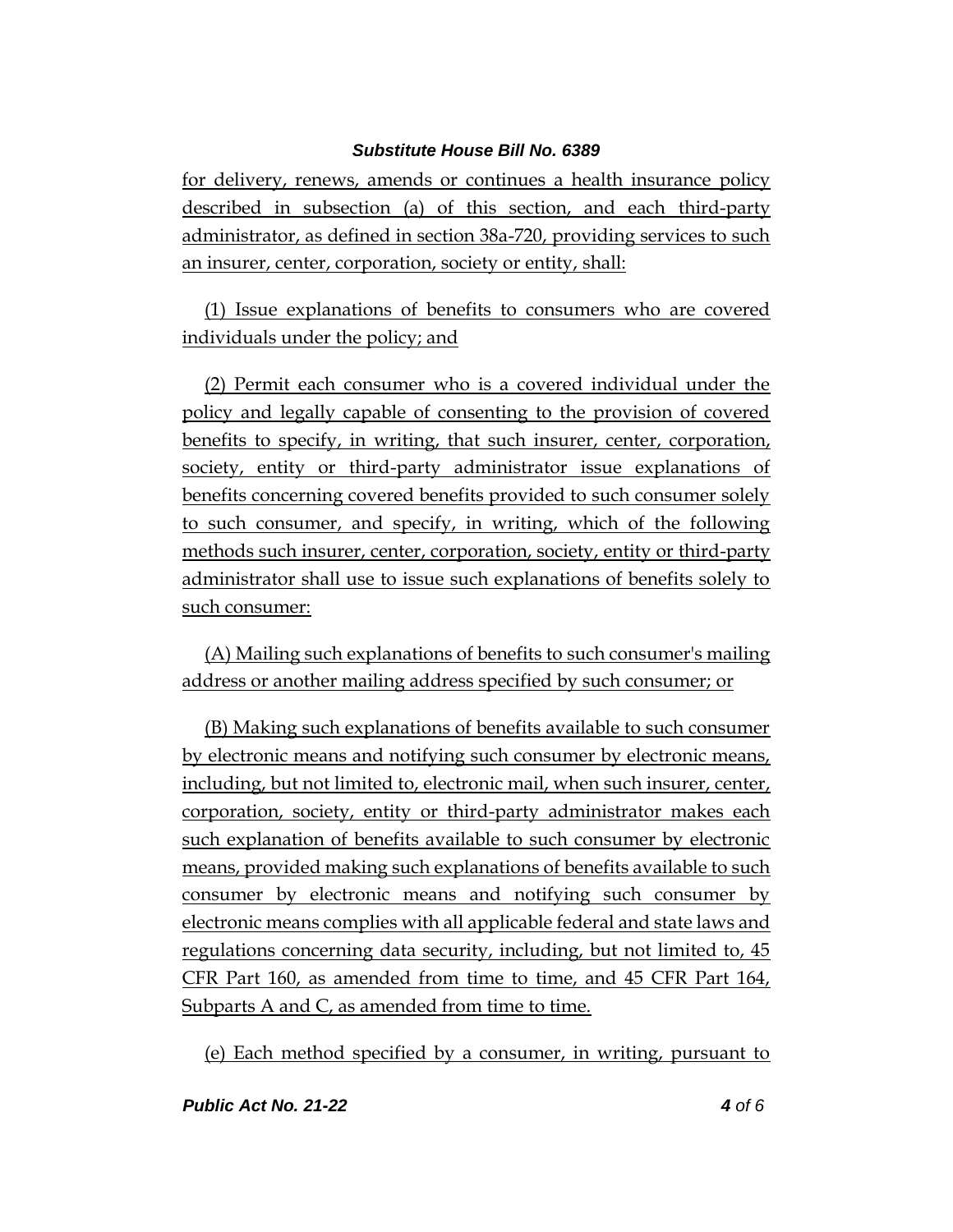subdivision (2) of subsection (d) of this section shall be valid until the consumer submits a written specification to the insurer, center, corporation, society, entity or third-party administrator for a different method. Such insurer, center, corporation, society, entity or third-party administrator shall comply with a written specification under this subsection or subdivision (2) of subsection (d) of this section, as applicable, not later than three business days after such insurer, center, corporation, society, entity or third-party administrator receives such specification.

(f) Each insurer, center, corporation, society, entity or third-party administrator that receives a written specification from a consumer pursuant to subdivision (2) of subsection (d) of this section or subsection (e) of this section, as applicable, shall provide the consumer who made such specification with written confirmation that such insurer, center, corporation, society, entity or third-party administrator received such specification, and advise such consumer, in writing, regarding the status of such specification if such consumer contacts such insurer, center, corporation, society, entity or third-party administrator, in writing, regarding such specification.

(g) Each consumer who is a covered individual under a policy described in subsection (a) of this section and is legally capable of consenting to the provision of covered benefits may specify, in writing, that the insurer, center, corporation, society or entity that delivered, issued for delivery, renewed, amended or continued the policy, or a third-party administrator providing services to such insurer, center, corporation, society or entity, not issue explanations of benefits pursuant to subsections (d) to (f), inclusive, of this section if such explanations of benefits concern covered benefits that were provided to such consumer. Such insurer, center, corporation, society, entity or third-party administrator shall not require such consumer to provide any explanation regarding the basis for such consumer's specification,